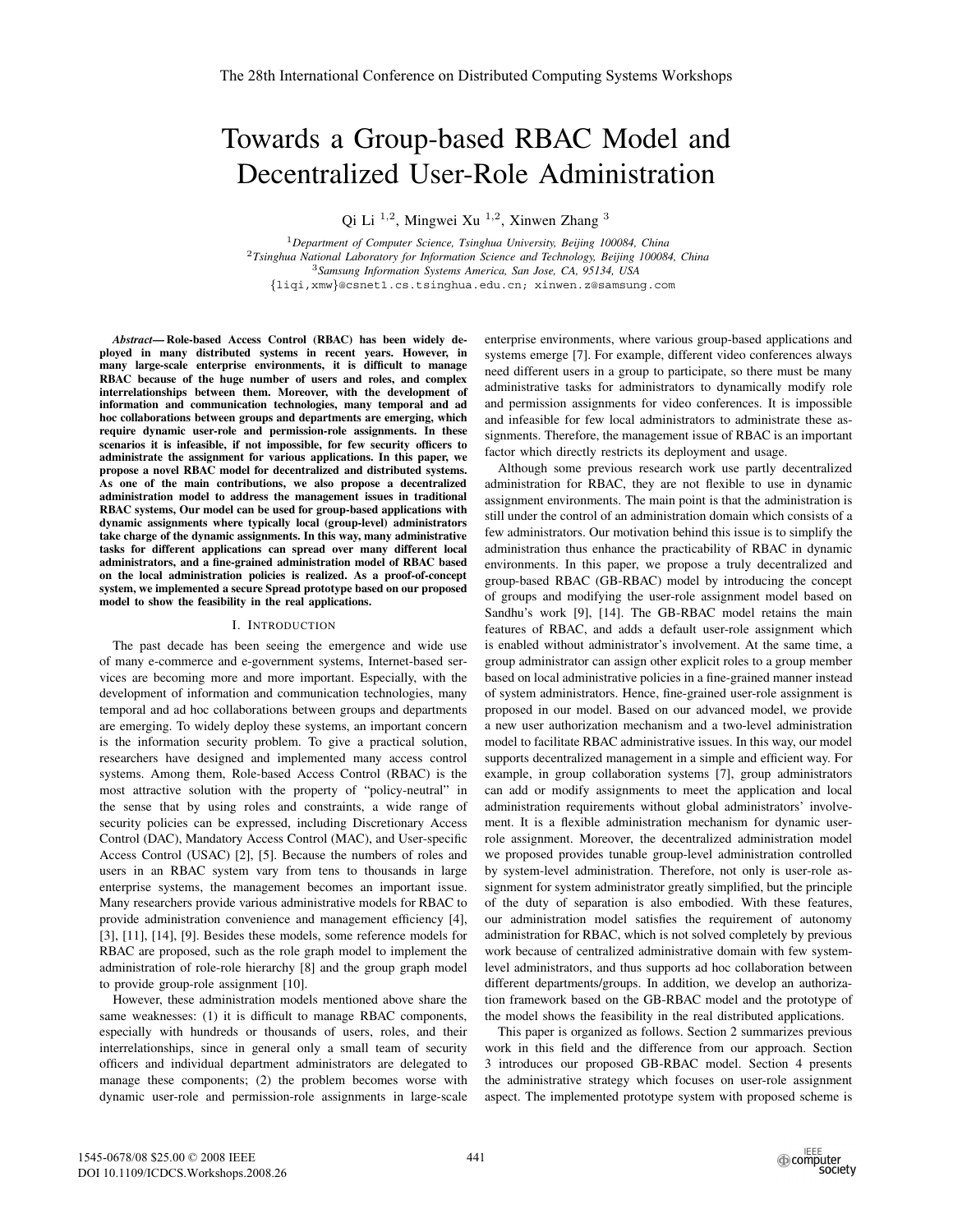described in Section 5. Section 6 concludes this paper.

## II. RELATED WORK

Sandhu *et al* define a set of RBAC models [15], [14]. Afterwards, Ferraiolo *et al* propose the NIST standard of RBAC [6]. Different architectures for RBAC services on the web are proposed in [12]. In these RBAC models, however, static user-role association is used, which is tedious to configure every user-role assignment. Moreover, in the user-role administration model known as URA97 of ARBAC97 [14], multiple steps are needed to assign a user to a role because the prerequisite conditions of user-role assignment relations in URA97 are defined with regular roles, which form a role hierarchy [14]. As a result, it is difficult to administrate the policies when the model is deployed in a large enterprise system because it has many groups or departments. Our GB-RBAC provides a novel user authorization mechanism though *DSet* and a grouplevel administration model. In this way, we do not need many steps to assign many roles to a user, thus effectively reduce the steps of assignments and duplicated user-role information. Moreover, our administration model easily supports another fine-grained user-role assignment besides previous administration model, because some parts of administration tasks can be performed by group administrators based on the local administration policies.

ARBAC02 [9] addresses the multiple user-role assignments and duplicated information problems by defining user-role relations based on existing organization structure information as user pools and permission pools, such as user's position from human resource department and permissions from IT department, instead of the regular roles. The limitation of this model is that roles in a user pool must have partial order relation. It results great constraints on userrole assignment in a situation where there are many diverse discrete roles. Another weakness in ARBAC'02 is that it requires predefined user pools (OS-U) and permission pools (OS-P), and this introduces complex tasks for administrators. To solve these problems, we add the concept of groups into the existing RBAC model. A group can be registered into proper role set and a user can be assigned to roles from the role set. As a result, there are less complicated requirements and user-role assignment becomes simpler. Because of this, our approach significantly improves the administration of the system, especially in large enterprise and web-based applications.

# III. THE GB-RBAC MODEL

This section first provides the overview of our proposed model, and then presents a formal description.

#### *A. Overview of GB-RBAC*

The GB-RBAC model proposed in this paper introduces the concept of group, through which user-role assignment is implicitly and explicitly conducted, which overcomes the weakness in most previous work aforementioned. The essential difference between groups and roles is that a group is a collection of users who have the similar security attributes, while a role is a collection of permissions<sup>1</sup> [13].

Figure 1 demonstrates all the components in GB-RBAC model and how it works. Besides those in previous RBAC model, GB-RBAC introduce two new components: groups and group leaders (administrators). A group, as mentioned above, is a collection of users and a group administrator is a user with the group administrative role, with which GB-RBAC model supports decentralized



Fig. 1. Overview of a GB-RBAC system

administrations. In Figure 1, there are two types of lines: the solid lines denote data information flow and the dashed lines denote management information flow. The dashed lines among the groups, roles, permissions, and operations are also not seen in previous models. Actually these dashed lines illustrate a type of administration model. As shown in Figure 1, two levels of user administrations can be provided in a GB-RBAC system. The first is the systemlevel administration associated with centralized control over userrole assignment, that is denotes by the dashed lines whose start point is the node of the system administrator. The second is the group level administration associated with decentralized control over user-role assignment, which is denoted by the dashed lines whose start point is the node of group leaders. In the rest of this paper, the two terms, system-level administration model and group-level administration model, refer respectively to these two administrative approaches.

#### *B. Model Description*

GB-RBAC indirectly imposes access control on a user's action after this user is authenticated and assigned to a set of roles implicitly or explicitly. Figure 2 shows the components in a GB-RBAC model. The concepts of users (U), roles (R), role hierarchy (RH), permissions (P), permission-role assignment (PA), and sessions (S) are identical to those in the original RBAC96 model [15]. Besides these, a GB-RBAC model includes a set of groups (G). Each group is assigned with a set of roles (group-role assignment or GA). A user can belong to one or more groups, which is represented as the user-group mapping (UM).



Fig. 2. GB-RBAC model

Besides the user-role assignment in system scope which is similar

<sup>1</sup>Although a role is considered as a set of users and permissions in RBAC [13], for user-role administration purpose, we consider a role as a set of permissions here.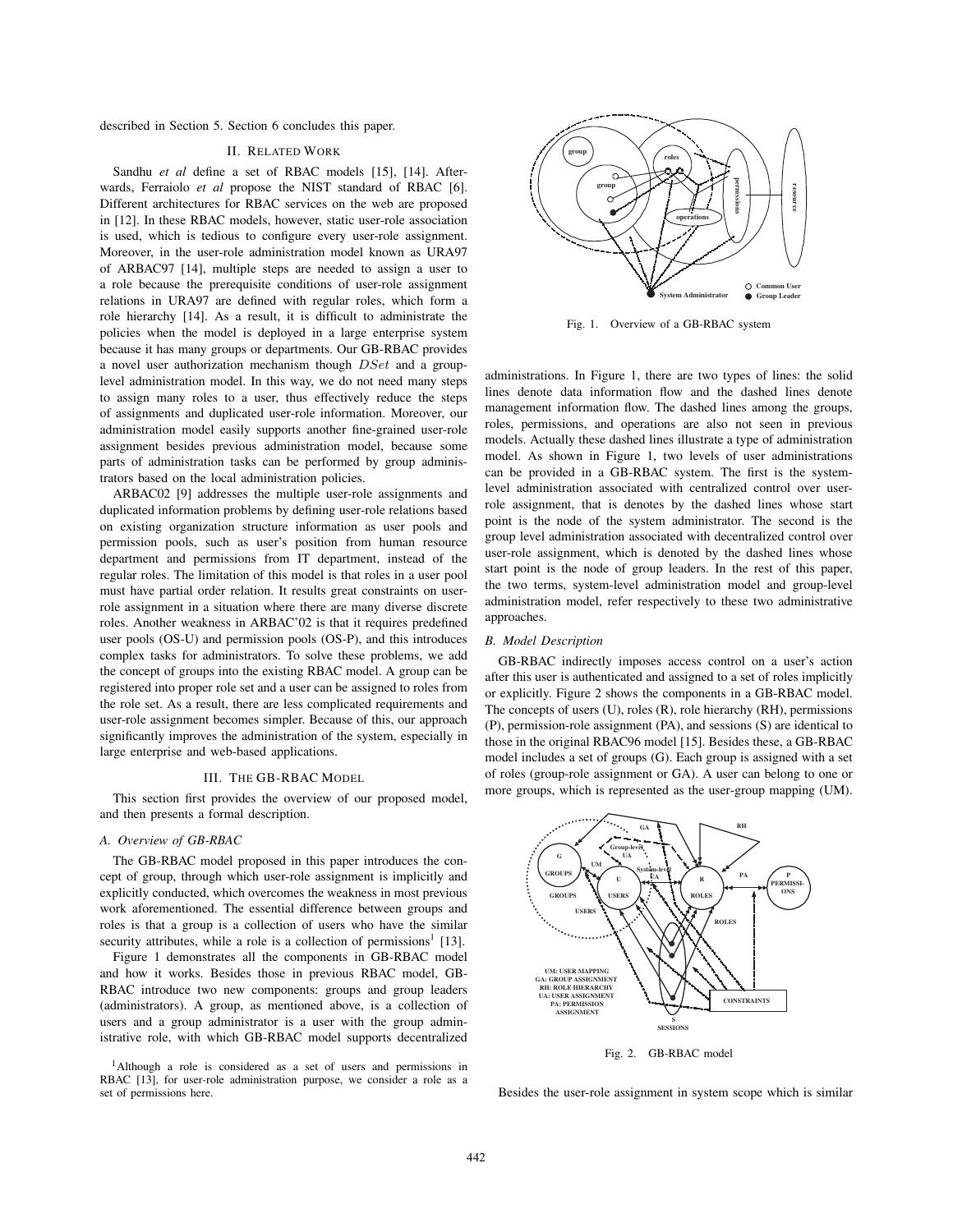to the user-role assignment in URA97 [14], there is another type of user-role assignment which happens in group scope. Specifically, as UM associates users with groups and GA associates roles to groups, a group administrator can assign a user in the UM to a role in the GA, which is called group-level user-role assignment (GUA), while the original one is called system-level user-role assignment (SUA). In another word, GUA serves as the mechanism through which a role can be assigned to a user because the user has a mapping relation with a group and the role is assigned to the group, and then the user holds the permissions to access resources defined with the role. Through the mechanism of mapping users to groups (UM) and assigning role to groups (GA), a new concept of default group roles set (*DSet* ) is introduced in GB-RABC, which indicates the set of roles assigned to a group by default.

The formal definitions of individual components in GB-RBAC are presented in the remainder of this section.

*Definition 1:* A GB-RBAC model has the following components:

- *U*, *P*, *R*, *S*, and *G* (users, permissions, roles, sessions, and groups, respectively).
- $PA \subseteq P \times R$ , a many-to-many permission to role assignment relation.
- *UM*  $\subseteq$  *U*  $\times$  *G*, a many-to-many user to group mapping relation. This relation shows that a user can be mapped into many different groups.
- $GA \subseteq G \times R$ , a many-to-many group to role assignment relation.
- $SUA \subseteq U \times R$ , system-level user-role assignment.
- $GUA \subseteq U \times R$ , group-level user-role assignment, and  $(u, r) \in$ *GUA* only if there is a group *g* and  $(u, g) \in UM \wedge (g, r) \in GA$ .
- *UA* <sup>=</sup> *SUA* <sup>∪</sup> *GUA*, a many-to-many user-role assignment relation.
- $user : S \rightarrow U$ , a function mapping each session *s* to a single user. *user*(*s*) is constant within *s*.
- *permissions* :  $R \rightarrow 2^P$ , a function mapping a role to a set of assigned permissions.
- $RH \subseteq R \times R$ , a partial order on R called the role hierarchy or role dominance relation. For any two roles  $r_1$  and  $r_2$ ,  $r_1 \ge r_2$ means that  $r_1$  has partial relation over  $r_2$ .
- *roles* :  $S \rightarrow 2^R$ , a function mapping a session to a set of roles, and  $roles(s) \subseteq \{r | (\exists r' \geq r) [(user(s), r') \in UA] \}$ , which may change within session *s*, and session *s* has the permissions may change within session *s*, and session *s* has the permissions  $\bigcup_{r \in roles(s)} \{p | (\exists r'' \le r) [(p, r'') \in PA] \}$ <br>milar to that in RBAC96, GB-RBAC does

Similar to that in RBAC96, GB-RBAC does not require each role to be assigned to at least one permission and each user to be assigned to at least one role. Also, GB-RBAC does not require each user to be mapped to at least one group.

Through the concept of group in Definition 1, we introduce the concept of default group role set.

*Definition 2:* The default role set of a group  $DSet: G \to 2^R$  is a subset of *R*, and  $\forall u, r, g, (u, g) \in UM \land r \in DSet(g) \rightarrow (u, r) \in$ *GUA*. That is, a user who is mapped to a group obtains all the roles in the default role set of the group automatically.

The procedure to determine the permissions of a user in GB-RBAC is described as follows. When a user logins a system or starts an application, a session is created and a subset of the assigned roles of the user is activated. The set of assigned roles of a user includes the user's directly assigned roles (through SUA), the roles in the *DSet* of the group that the user is registered, and the roles that are assigned by group-level administrators (through GUA). The user obtains all the permissions assigned to these roles through PA. Users can also change the activated roles in a session within his assigned roles. The

session can be terminated by the user or by the system, e.g., because of a long idle duration. For simplicity in this paper we assume that in a single session a user cannot change his group membership.

From the formal description of the model, we can see that the use of roles in *DSet* of a group does not take effect when the roles in the set are defined and there is no permission assigned to them. In addition, as each user in the group is assigned to a set of roles by default, user-role assignment can be changed by the administrative roles including the system administrative users and group administrative users. The detailed administration model is described in Section 4.

## IV. GB-RBAC ADMINISTRATION MODEL

This section first gives an overview of user-role administration in GB-RBAC, then describes the formal model, and then discusses its advantages over traditional administration models. Due to space limit we focus on the use-role assignment while revocation is not included in this paper.

#### *A. Overview*

The success of an access control system is heavily dependent upon its administration, especially when the number of users and roles are on a scale of thousands. Managing the access control components and their inter-relationships is an important and formidable task. Compared with previous RBAC models, our model introduces some extra administration tasks, such as group-role assignment and usergroup mapping. The administration model of user-group mapping (UM) is to classify the users into different groups and it is the duty of the system-level administration model. The group-role assignment (GA) is a novel mechanism for RBAC and this assignment is similar to the user-role assignment to some extent, which is in charged by system-level administrators. Besides these, the *DSet* of a group is another administrative task that can affect the permission propagation in the model. The management of *DSet* of a group can be implemented in both administration levels. However, we consider it in group-level administration since one of the motivation of the model is to provide group-level autonomy administration, such that a group administrator has the permission to assign users to the roles in GA relation.

For these two administration levels, two types of administrative roles are defined in the administration model, called system-level administrative roles (SAR) and group-level administrative roles (GAR). These administrative roles also can form role hierarchies, respectively, similar to that of the regular roles in GB-RBAC. For simplicity we assume that  $SAR \cap GAR = \emptyset$ . A user of a system administrative role (or simply, a system administrator) can assign a user to a group (through UM), but a user of a group administrative role (or simply, a group administrator) can determine which role the user can be assigned to. In this way, a type of separation of duty in different levels of administration is provided. In addition, UM can be managed by a administration model simpler than GA, and it does not add much complexity into the administration model of GB-RBAC.

As Figure 3 shows, two level administration models respectively referred as system-level and group-level administration model are proposed to address all kinds of components defined in the GB-RBAC definitions. Our administration model in this paper focuses on userrole assignment, so the administration model proposed in this paper will address these components in GB-RBAC: GA, UM, SUA, GUA, and DSet.

Specifically, system-level administration model has three types of administrative controls enforced on GA, UM, SUA , respectively,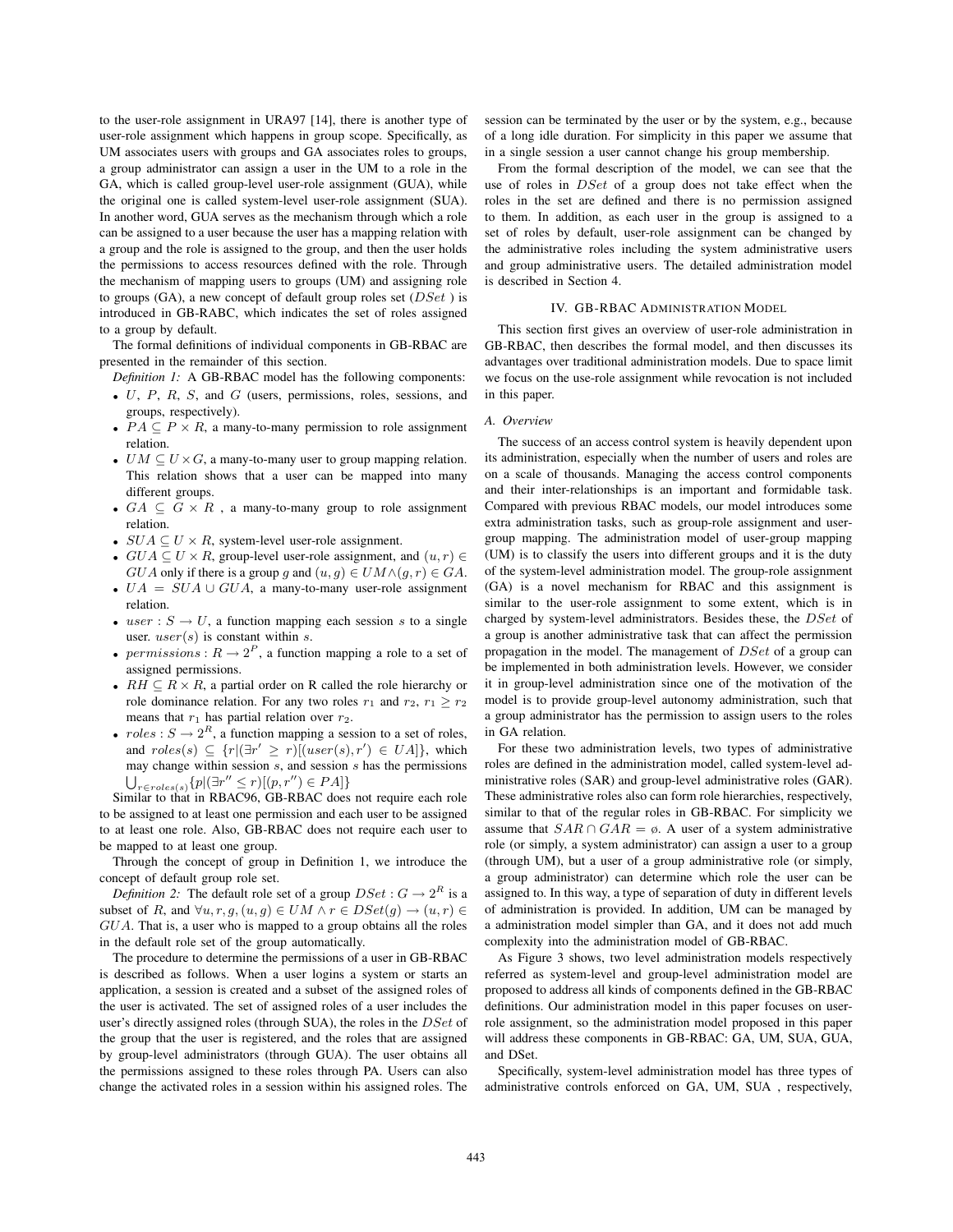while group-level administration model has two types of administrative controls enforced on GUA and *DSet*, respectively. Note that we do not address the administration of UA since it can be implemented by the administration of SUA and GUA through the Definition 1. Also note that as the controls on the *DSet* of a group defines the default role set of the group members, it implicitly manages the userrole assignment since a user of the group has the memberships of the roles in *DSet* automatically. For example, in a temporal group telephone conference, a role with common permission of connecting the virtual conference room is defined in the *DSet*, which is assigned to all users in the group by default. As a group's *DSet* is very application-specific, we do not explicitly define the rules to manage *DSet* in this paper.

Different layers of administration controls provide administration autonomy mechanism such that local administrators of a group can assign a member of the group to some different roles if some assignment conditions are satisfied (introduced shortly). It is another flexible mechanism to administrate UA besides the mechanism provided by *DSet* to deduce the administration tasks in first level administration model.

Different level administration models have different responsibilities: administration of GB-RBAC components with centralized control over users is in the system-level administration model, and administration in the group view is in the group-level administration model. Figure 4 shows the scope of these two-level administrations. The system level model operates in system scope to assign/revoke roles to/from users, assign/revoke roles to/from groups, and map/unmap user to/from groups, while the group level model operates in group scope to assign/revoke roles to/from users, including defining roles in *DSet*. For sake of simplicity we do not consider permission-role and role-role assignments in this paper.



Fig. 3. GB-RBAC Administration Model

## *B. GB-RBAC Grant Model*

*1) User and Group Prerequisite Conditions:* The notion of prerequisite condition is a key concept of our decentralized administrative model. Figure 4 illustrate the components of prerequisite conditions that can be defined.

*Definition 3:* A *user prerequisite condition* is defined as a boolean expression using the usual <sup>∧</sup> and <sup>∨</sup> operators on terms of the form *x* and  $\overline{x}$ , where *x* is a regular role (i.e.,  $x \in R$ ) or a group (i.g.,  $x \in G$ ). A prerequisite condition is evaluated for a user *u* by interpreting *x* to be true if any of the follows is true:

- if  $x \in R$ ,  $\exists x' \ge x$ ,  $(u, x') \in UA$ ;<br>
if  $x \in G$  ( $u, x$ ) ∈ *UM*
- if  $x \in G$ ,  $(u, x) \in UM$ .

and interpreting  $\bar{x}$  to be true if any of the follows is true:

• if  $x \in R, \forall x' \ge x, (u, x') \notin UA;$ 

• if  $x \in G$ ,  $(u, x) \notin UM$ .

For a given set of roles R and G, let *CRu* denote all possible user prerequisite conditions that can be formed.

A user prerequisite condition can test a user's membership of role(s) and group(s). Note that a user's membership of a group is more than the combination of his memberships of the roles in the *DSet* of the group, as a group administrator can assign the user to some other roles in the group. Thus, the test of group membership not only provides simplified administration but also an abstract of the user's role in group level.

As the membership of a role tests both SUA and GUA, the prerequisite condition defined above is at least as expressive as that in URA97 [14].

*Definition 4:* A *group prerequisite condition* is defined as a boolean expression using the usual ∧ and ∨ operators on terms of the form *x* and  $\overline{x}$ , where *x* is a regular role (i.e.,  $x \in R$ ). A prerequisite condition is evaluated for a group *g* by interpreting *x* to be true if  $\exists x' \geq x, (g, x') \in GA$ , and interpreting  $\overline{x}$  to be true if  $\forall x' > x$  (*a*  $x'$ )  $\notin GA$  For a given set of roles **R** let *GR* denote  $\forall x' \geq x, (g, x') \notin GA$ . For a given set of roles R, let  $CR_g$  denote all possible group prepayieite conditions that can be formed all possible group prerequisite conditions that can be formed.

A group prerequisite condition checks the GA relation to test the memberships/nonm-emberships of a group in roles, which is used in the administration of group-role assignment.

*2) User-role Assignment:* Authorizations on user-role assignment in these two levels are controlled by the following rules.

*Definition 5:* In system-level administration model,

- user-role assignment in SUA is controlled by means of the relation *can\_assign\_SUA*  $\subset$  *SAR*  $\times$  *CR<sub>u</sub>*  $\times$   $2^R$ .
- user-group mapping in UM is controlled by means of the relation *can assign UM* ⊆ *SAR* ×  $CR_u$  ×  $2^G$ .
- group-role assignment in GA is controlled by means of the relation *can\_assign\_GA*  $\subseteq$  *SAR*  $\times$  *CR<sub>g</sub>*  $\times$  2<sup>R</sup>.

*Definition 6:* The user-role assignment in GUA is controlled by the relation *can assign*  $GUA \subseteq GAR \times CR_u \times 2^R$ .

Specifically, a relation *can assign*  $SUA(x, y, \{z\})$  or *can assign GUA*( $x, y, \{z\}$ ) means that a member of the system or group administrative role *x* (or an administrative role senior to *x*) can assign a user to be a member of a role in role range  $\{z\}$  if the user satisfies the prerequisite condition *y*; a relation *can assign*  $UM(x, y, \{z\})$  means that a member of the system administrative role *x* (or an administrative role senior to *x* ) can assign a user to be a member of a group in  $\{z\}$  if the user satisfies the prerequisite conditions *y*; and a relation *can assign*  $GA(x, y, \{z\})$ means that a member of the system administrative role *x* (or an administrative role senior to  $x$ ) can assign a group to a role in role range  $\{z\}$  if the group satisfies the prerequisite conditions *y*.

Suppose a short-term project is launched in an organization and a temporal group (PRO1) is created to develop it. Corresponding roles are created as shown in the left circle in Figure 4, and group and system administrative role hierarchy in Figure 5. We explain how to assign users to the roles to fulfill the project development by system and group administrators collaboratively. A set of administration rules are defined in the organization as Table I shows. We put an '@' in front of the group names to distinguish with role names.

Consider Alice is a member of the system administrative role E-SSO, and Bob is a member of the role ED. According to rule *can assign UM*(*E*-*SSO, ED,* {@*P RO*1}), Alice can assign Bob to group PRO1. At the same time, according to the rule *can assign GA* (*E*-*SSO, ,* [*ER*1*,PL*1]), Alice also can assign any roles between ER1 and PL1 to group PRO1 since there is no condition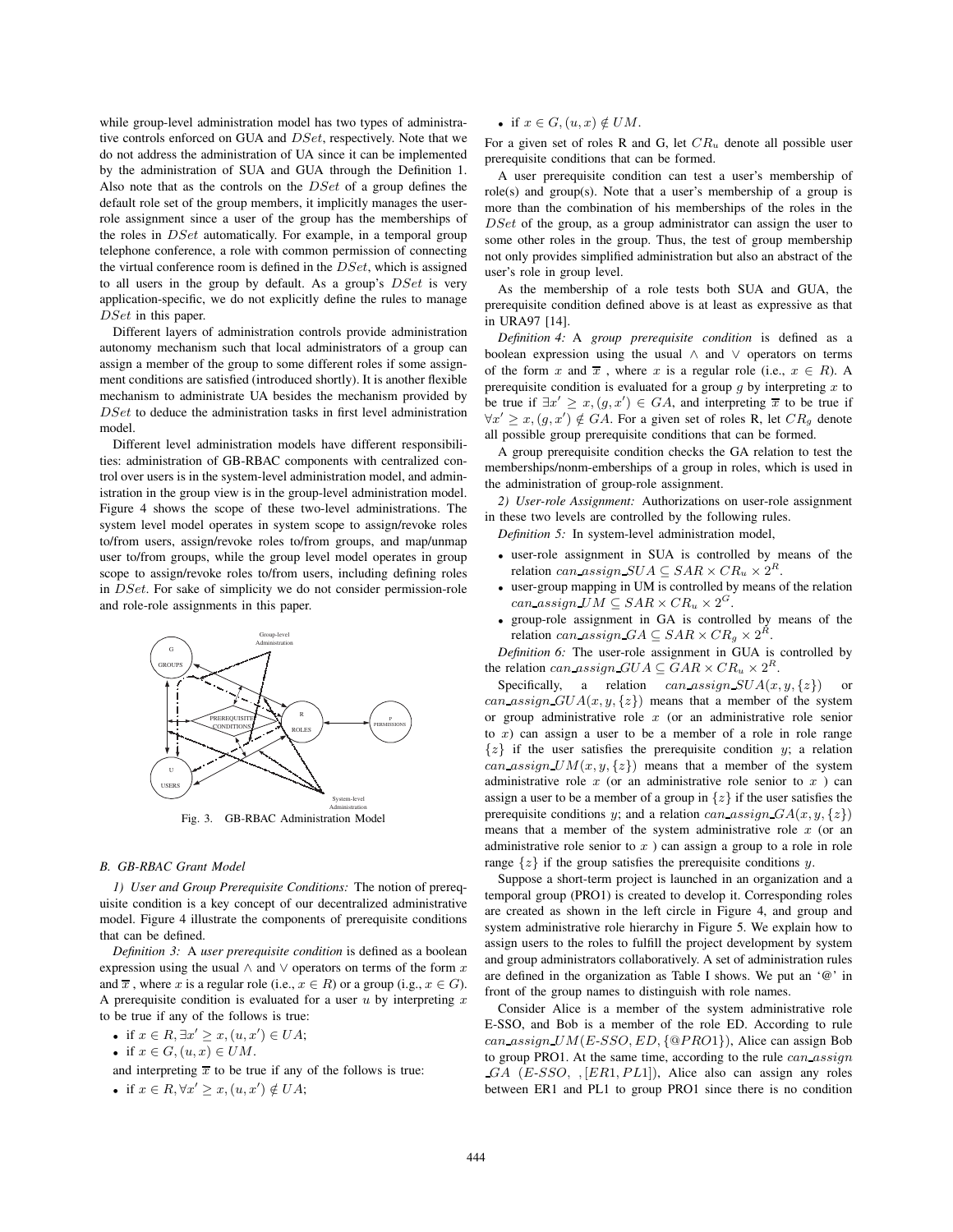

Fig. 4. Example role hierarchy



Fig. 5. Example administrative role hierarchy

specified. By assigning a role to a group, Alice enables that an administrative role in the group can assign users to this role, according to the local (group-level) policies defined as *can assign GUA* rules. In this example, suppose Alice assigns ER1, PE1, QE1, and PL1 to PRO1, and Carol is a member of PM in PRO1. According to *can assign GUA* (*PM,* @*PRO*1  $\land$   $\overline{QE1}$ , {*PE*1}), Carol can assign Bob to PE1 if Bob is not a member of QE1; and according to *can assign GUA*(*GD,* @*P RO*1*,PL*1), if Carol is also a member of GD in PRO1, then Bob can be assigned to PL1 by Carol. Note that Alice can selectively assign roles to PRO1 in the role range, or revoke the group-role assignment as discussed shortly. Thus an adjustable group-level role range is achieved with our model.

An assumption in the administration model is that a system administrator is trusted not to assign roles to conflicting groups. For example, in above case, if role range [ER1, PL1] has been assigned to PRO1, Alice and other administrators should not assign any of the role in this range to other group <sup>2</sup> (say PRO2), otherwise a user from PRO2 can have permissions in PRO1, e.g., to read/write sensitive data, which is not allowed in general. This assumption is also used in traditional RBAC administration models, e.g., administrators are trusted not to assign two conflict roles to a single user.

Note that the example rules defined here is not a complete set of rules to admin a system. For simplicity we ignore some administration components such as to assign ER1 in the *DSet* of PRO1.

#### *C. Advantages of Two-level Administration Model*

We summary the main advantages of our administration model by comparing it with ARBAC97 as follows.

<sup>2</sup>In this paper we do not consider group hierarchy in the model. If a group belongs to another group, then a role can be assigned to both of them.

| Type               | Admin.    | Rrereq. Condition  | Group       |
|--------------------|-----------|--------------------|-------------|
|                    | Role      |                    | /Role Range |
| $can$ assign $UM$  | $E-SSO$   | ED                 | $\{@PRO1\}$ |
| can assign GA      | E-SSO     |                    | [ER1, PL1]  |
| $can\_assign\ GUA$ | <b>PM</b> | @PRO1 $\land$ QE1  | ${PE1}$     |
| $can$ assign $GUA$ | <b>OM</b> | @PRO1 $\wedge$ PE1 | ${QE1}$     |
| can assign GUA     | GD        | @PRO1              | PL1         |
|                    |           |                    |             |

EXAMPLES OF ADMINISTRATION CONTROL RULES

- 1) *Simplified User-role Assignment for System Administrators* In our model, an administrator only needs to specify the role range of a group through GA relations. After that, group administrators take charge of the user-role assignment in this local role range. This significantly simplifies the management task by delegating administrative permissions from centralized systemlevel administrators to decentralized group-level administrators, especially for dynamic and ad hoc collaborative applications.
- 2) *Flexible Administration for Dynamic User-role Assignment* Group-level administration can flexibly support dynamic user participation in group-based applications, as group-level administrators typically can easily obtain user activities. With pure system-level administration like that in traditional RBAC models, it is tedious to manage user-role assignment in dynamic environments.
- 3) *Fine-grained User-role Assignment* By enabling GUA, our model supports fine-grained user-role assignment in group level. Typically, a group administrator has more contextual information about local security requirements in the group and the users' skills, thus user-role assignment in this level provides fine-grained and context-aware authorization.
- 4) *Tunable Group-level Administrations* A system-level administrator can change the role assignment of a group, thus change the roles that a group administrator can assign users to. This greatly provides flexible and controlled group-level administrative permissions.

## V. PROTOTYPE AND PERFORMANCE EVALUATION

To show the feasibility and performance of our GB-RBAC model, we implement a secure Spread prototype system, which enables different group of members to start secure communication with others.

The access control mechanism in Spread controls which user in a group is able to communicate with other members of the group in which way. Typically, the enhanced secure Spread provides the following functions:

- A management module is implemented in the context of groups in Spread, and administrators (hosts) of a group can manage the session, e.g. a administrator can drop a group member's session dynamically.
- A access control framework is realized to control users' communication. In addition, in order to improve performance of the access control mechanism, all the permission information is kept in users' session after users are authorized.

The Spread service in our prototype provides a platform from different groups to communicate collaboratively. The core building block of the service is the group communication system *Spread* [1]. The prototype architecture is similar to the general architecture proposed in previous section. Specially, the policy service is built based on Sun's XACML [16].